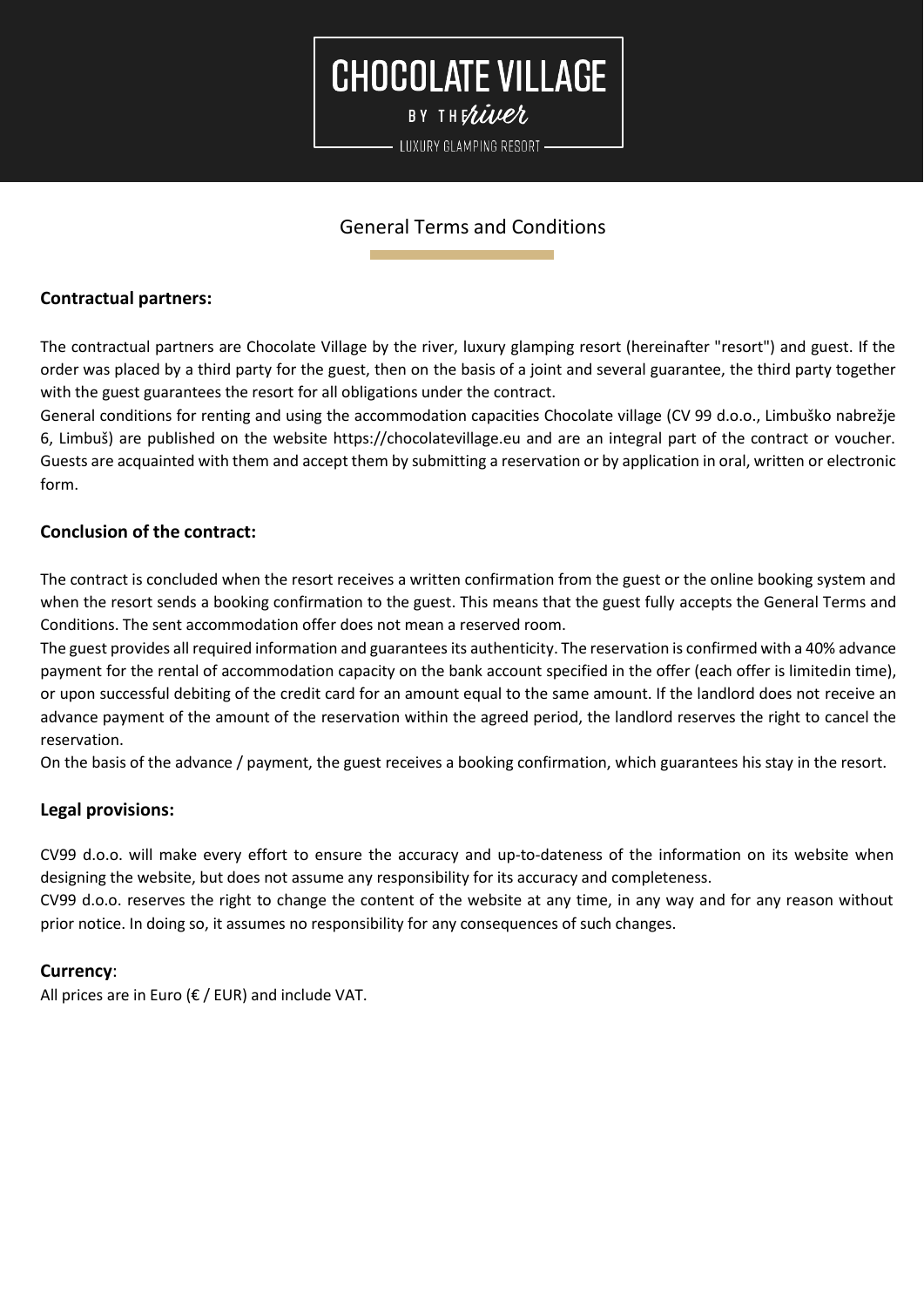BY THERIVER

LUXURY GLAMPING RESORT -

#### **Reservation**:

Reservations are possible in several ways: in writing to the e-mail address [reception@chocolatevillage.eu,](mailto:reception@chocolatevillage.eu) by phone +386 2 460 02 00, in person at the reception of the resort or via the online reservation system at [www.chocolatevillage.eu.](http://www.chocolatevillage.eu/)

An essential condition for the validity of the reservation is your confirmation of our offer and payment in accordance with the stated general terms and conditions. In case we do not receive the confirmation, it is considered that the reservation has never been ordered.

**Change of reservation** (does not include cancellation of reservation):

Changes to the reservation are only possible in writing to the e-mail address [reception@chocolatevillage.eu](mailto:reception@chocolatevillage.eu) by prior arrangement with the reception.

Guests who change their reservation at any time before the trip by upgrading it (adding overnight stays, adding rooms, changing names) do not pay any extra.

If the guest makes a change of reservation so that with this change a smaller no. overnight stay, room cancellation or change of room type to a lower category, it may do so under the following conditions:

• More than 14 days before arrival: The first change is free of charge The second change costs  $\epsilon$  50 per booking

• Less than 14 days before arrival:

In less than 14 days, each change is  $\epsilon$  50.

The change of reservation is possible only subject to availability and prior individual agreement with a representative of CV99 d.o.o. to the e-mail address [reception@chocolatevillage.eu.](mailto:reception@chocolatevillage.eu)

#### **Cancellation**:

The cancellation fee depends on when the Chocolate village by the river resort receives the cancellation notice.

Cancellations can only be made in writing to the e-mail address [reception@chocolatevillage.eu.](mailto:reception@chocolatevillage.eu)

- Free cancellation up to 14 days before arrival
- Less than 14 days until arrival: Chocolate Village retains 40% of the booking amount
- 7 days or less to arrival: Chocolate Village will forfeit the deposit which cannot be transferred to a future
- In case of no-show, we will charge 100% of the reservation value
- In case of a short stay, 100% of the value of the reservation will be charged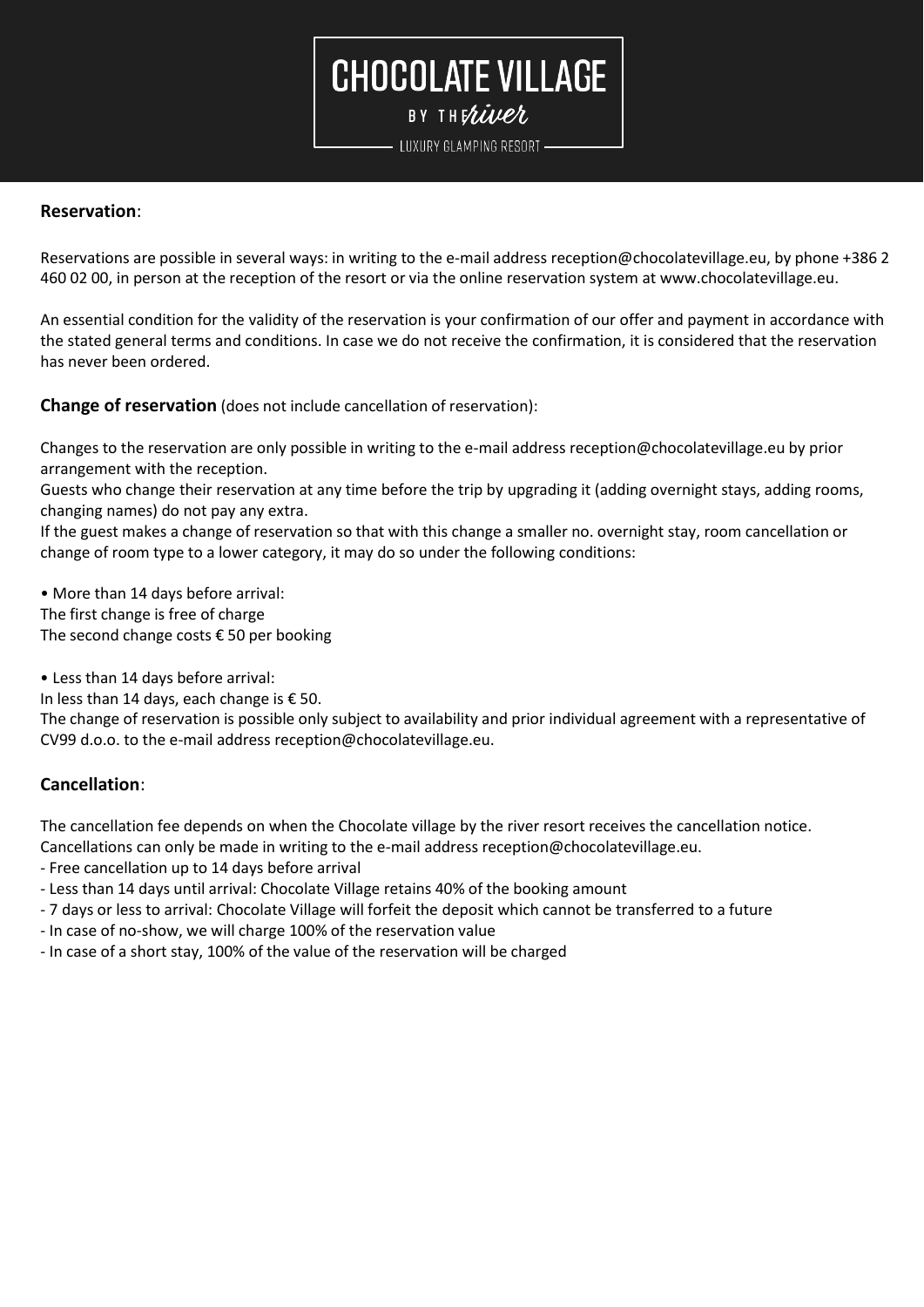BY THERIVER

LUXURY GLAMPING RESORT -

#### **In case of force majeure:**

In case of force majeure such as e.g. accident, closure of the resort, earthquake, epidemic or pandemic, already paid or in accordance with the general conditions already debited funds are not returned, and the amount already paid is retained and can be used within 12 months of cancellation.

#### Minimum amount of nights

Guest can book for minimum two nights in season 2 and minimum three nights in season 1. In case the guest wants to book for one night only, they agree to pay extra 20% of the total balance on top of the rack rate.

#### **Payment**:

Reservation via the online reservation system

When confirming the reservation, in addition to your personal data, you will also need to enter the details of a valid bank card with which you will confirm your reservation. You hereby agree that we will charge your bank card in accordance with the General Terms and Conditions and the Cancellation Policy.

#### **Booking via email**

Upon confirmation of the reservation it is necessary to pay an advance in the amount of: - 40% (percent) of the total price of the reservation

#### **Company bank account:**

CV99 d.o.o., Limbuško nabrežje 6, 2341 Limbuš, Slovenia +386 2 46 00 200 | [info@chocolatevillage.eu](mailto:info@chocolatevillage.eu) | [www.chocolatevillage.eu](http://www.chocolatevillage.eu/) LR (VAT): SI 16329007 | MS: 8092630000 | IBAN: SI56 0451 5000 3443 717 | BIC: KBMASI2X

#### **Service**:

The basic service is bed and breakfast. Prices in the basic price list include accommodation for 2 people, each additional person is paid extra (except in the case of package offers, where otherwise stated).

Special offer of the resort:

Chocolate massage, wellness house rental, chocolate workshops

#### **The price includes:**

- Stay in a selected house for 2 people
- Rich breakfast delivered to the cottage
- Welcome basket (chocolate beer, Aunt Frida's chocolate, fruit)
- Use of the pool in season (expected July to September)
- Handmade natural chocolate cosmetics
- Internet connection
- Parking
- Final cleaning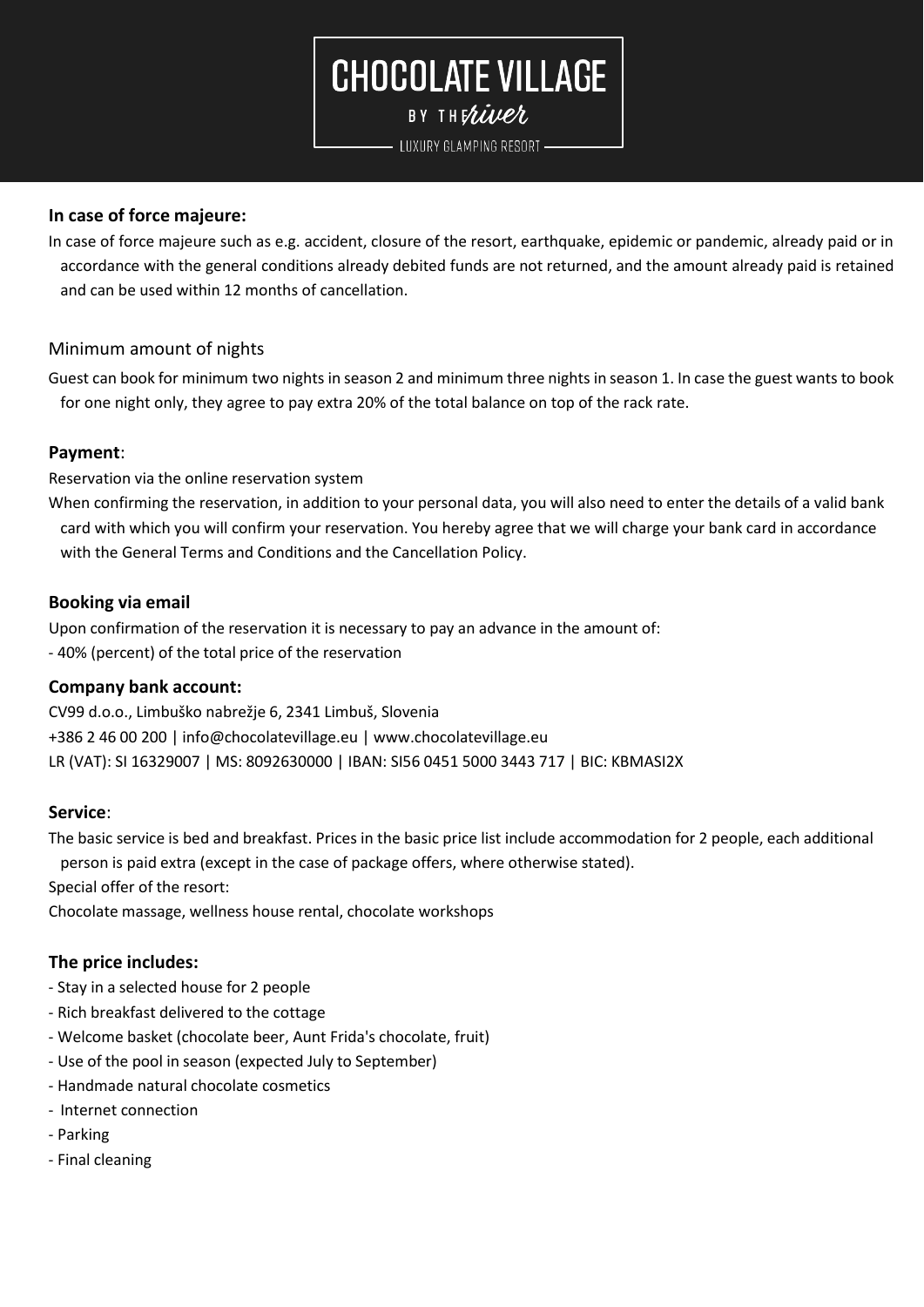BY THERIVER

LUXURY GLAMPING RESORT -

#### **Guest check-in / check-out:**

Check-in: 14:00 to 20:00.

Reserved accommodation for guests is kept on the day of arrival until 20.00. In case of later arrival, the guest is obliged to inform the resort from time to time - no later than 18.00. If the guest does not inform the resort in time, the resort is not obliged to keep a room for the guest, and also has the right to charge the guest the cost of non-arrival.

Early check-in at the resort is possible until 12:00 (only by prior appointment / appointment with reception at the e-mail address reception@chocolatevillage.eu).

Later check-out from the resort is possible subject to availability and agreement with the reception - maximum 1 hour. After 1 pm, the whole day is charged - the value of 1 night.

#### **Check-in at the resort:**

For security reasons, guests must be informed of the application of valid identity documents (identity card, list below or driving license). In accordance with the Residence Registration Act, the accommodation establishment is obliged to register temporary residence within 12 hours for all guests staying at the resort.

#### **Travel documents:**

Guests are responsible for submitting proof of citizenship in the form of a valid list of passengers in other lists required for the trip. Guests must consult their travel agencies, airlines or appropriate government authorities regarding the necessary documents. If guests do not have the required passports, they may be denied entry / entry. CV99 d.o.o. is not responsible for obtaining and protecting the necessary travel documents.

#### **Internet**:

Free use of wi-fi is available.

House pets:

Pets are welcome in the resort, payment is according to the price list. Pets are not allowed in Criollo cottages.

Smoking:

Smoking is not allowed in the interiors of the cottages. Guests are allowed to smoke outside on the resort.

#### **Parking**:

Free outdoor parking is available to guests. The resort does not accept responsibility for vehicle safety, damage to vehicles or for things stored in it.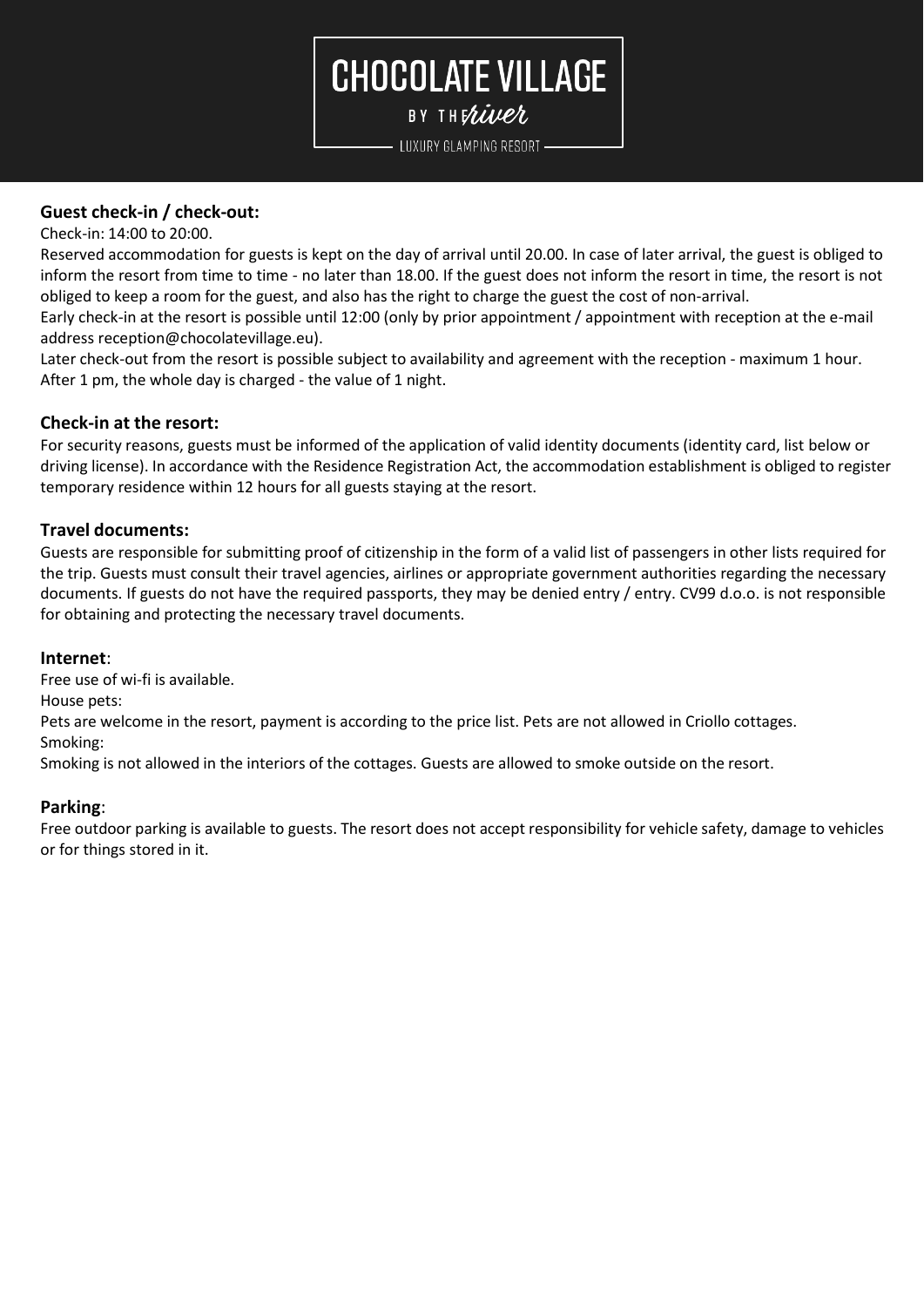BY THERIVER

LUXURY GLAMPING RESORT -

#### **Damage**:

We reserve the right to charge for any damage incurred in the guest's room, at the resort or for any items missing in their accommodation. Upon check in we pre-authorize guest's credit card in the amount of 50€.

#### **Mini bar:**

Mini bar is available in each lodge. Upon check in we pre-authorize guest's credit card in the amount of 50€.

#### **Pre-authorization:**

The total value of pre-authorization per lodge is 100€ and is returned upon departure in case of no damage or non-use od the mini bar.

**Responsibilities** (wooden paths, tree houses ...):

Guests acknowledge and agree to abide by any posted safety warnings regarding woodcuts in stone paths, tree houses and swimming pools. Guests assume responsibility in relieving the resort and resort staff of any liability, claims, lawsuits, damages, costs and / or expenses that may arise from or so in any way related to the guest's use of wooden in stone paths, water surfaces, trees, accommodation and tree houses. Guests understand and acknowledge that this responsible responsibility also includes lawsuits for negligence and / or acts or absence of resort actions in the resort staff. Accordingly, prior notice is given here.

The tree houses offer a balcony / terrace where guests can sit in peace and quiet. The tree house is surrounded by a terrace and a secure fence (as in hotels on balconies). Chocolate Village resort will therefore in no way be liable for any conduct contrary to the rules of the resort, which means that guests would sit on the fence of the balcony of the tree houses or otherwise change the security protection at the resort.

#### **Gift certificates:**

When using the gift voucher, the original gift voucher must be presented at check-in at the resort. Photocopies or copies of the gift certificate are not allowed and are not valid.

The gift voucher is valid until the expiration date indicated on each individual gift voucher. If the date of validity is not written on the gift voucher, the gift voucher is considered valid for one year from the date of issue. In this case, the gift certificate is not used during its validity, is stolen, lost or nothing, its user is not entitled to a refund or compensation in any form.

The voucher can be used as a means of payment for any service, food or drink available at the resort. You can use the service voucher only for the services listed on the voucher, the unused part of the service cannot be compensated for another service.

When exchanging a gift voucher for the use of services of lesser value, the customer is not entitled to compensatory differences in price. When exchanging a gift certificate for good value, the customer must pay the difference.

The date can be changed only once, namely:

• Up to 30 days before arrival

The change of the date is possible only depending on the availability and prior individual agreement with the representative of CV99 d.o.o. to the e-mail addres[s reception@chocolatevillage.eu](mailto:reception@chocolatevillage.eu)

We reserve the right to charge an additional fee of 20% of the final price of the reservation.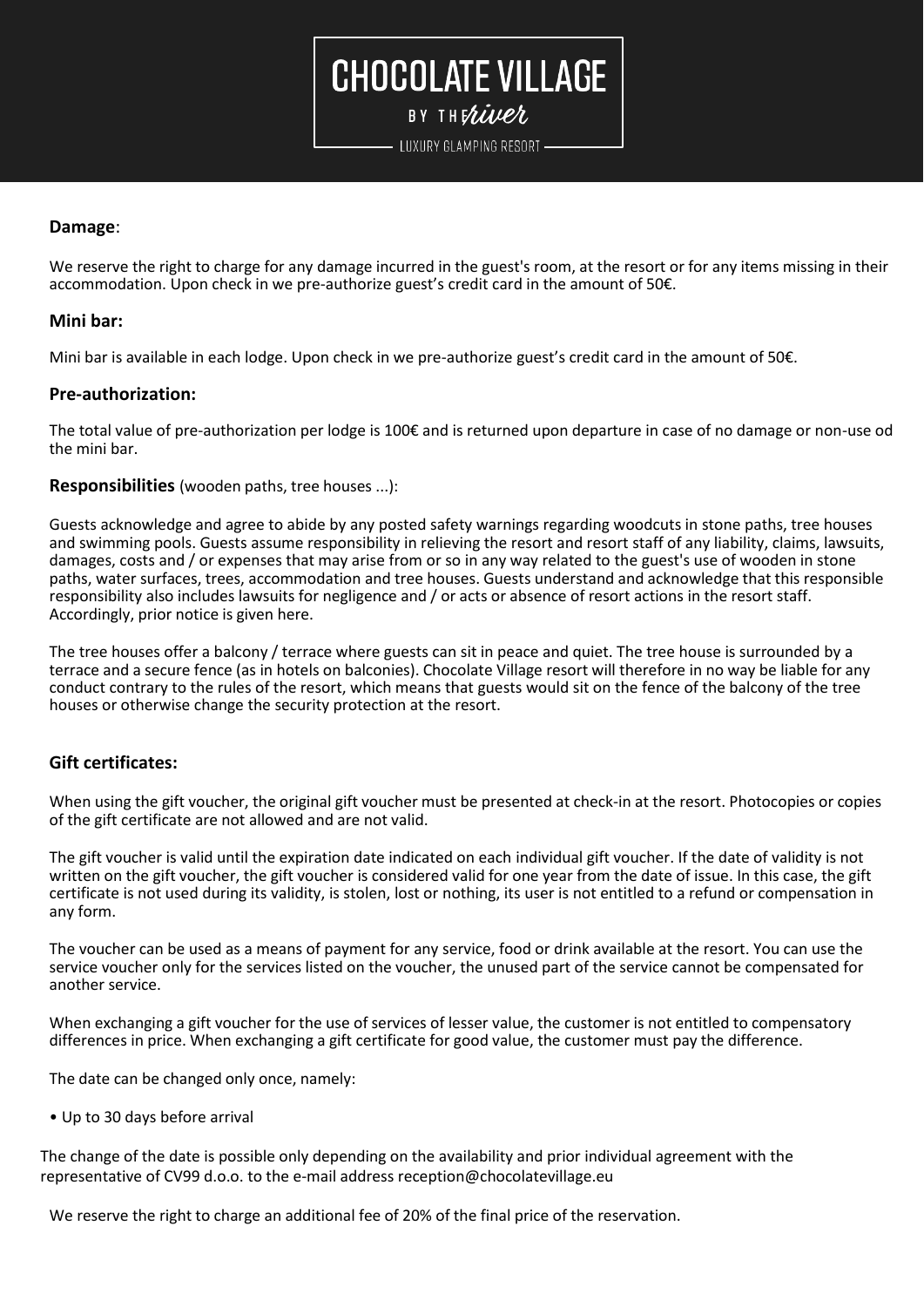BY THERIVER

LUXURY GLAMPING RESORT -

Early departure:

The resort is not obliged to return the value of the overnight stay to the guest / client for early departure. Any exceptions to the reason for early departure require approval from the company's management.

#### **Applicable law:**

These general terms and conditions are governed by Slovenian law. The parties agree on the exclusive jurisdiction of the Slovenian courts.

#### **Privacy protection:**

CV99 d.o.o. will protect all obtained data on website visitors in accordance with the Personal Data Protection Act and other Slovenian and European legislation. By sending personal data via the information form, the website visitor agrees that CV99 d.o.o. uses this data for internal statistical and data processing purposes. In doing so, the company undertakes not to pass on the data to third parties or companies for the purpose of commercial exploitation of personal data. The website visitor voluntarily provides his personal data and allows the company CV99 doo, Limbuško nabrežje 6, 2341 Limbuš (user of personal data) to collect, use and process his personal data (ie collection, acquisition, registration, editing, storage, adaptation or modification, retrieval, insight, use, disclosure by transmission, communication, dissemination or other making available, classification or linking, blocking, anonymisation, deletion or destruction) primarily for the following marketing communication purposes: segmentation, modeling, consumer profiling, transmission of offers, advertising material and communication via mail, e-mail, telephone, SMS (also for the purpose of remarketing - in the manner of targeted advertisements via e-mail and / or social networks) in accordance with the Personal Data Protection Act. The personal data of the website visitor may be stored and used by the company until revoked in writing. The website visitor agrees that his personal data is used for the purposes of direct marketing (as defined in advance) indefinitely or until his request to cease direct marketing.

Every visitor to the website has the right to view, transcribe, copy, supplement, correct, block and delete personal data relating to him.

A valid ID is required upon check-in at the resort.

#### **Data usage:**

CV99 d.o.o. all acquired data on guests are protected in accordance with the Personal Data Protection Act.By accepting the offer, the guest is considered to agree to the use of this data also for the purposes of statistical processing and notification of the offer. If the guest does not wish to do so, they can state this at check-in.